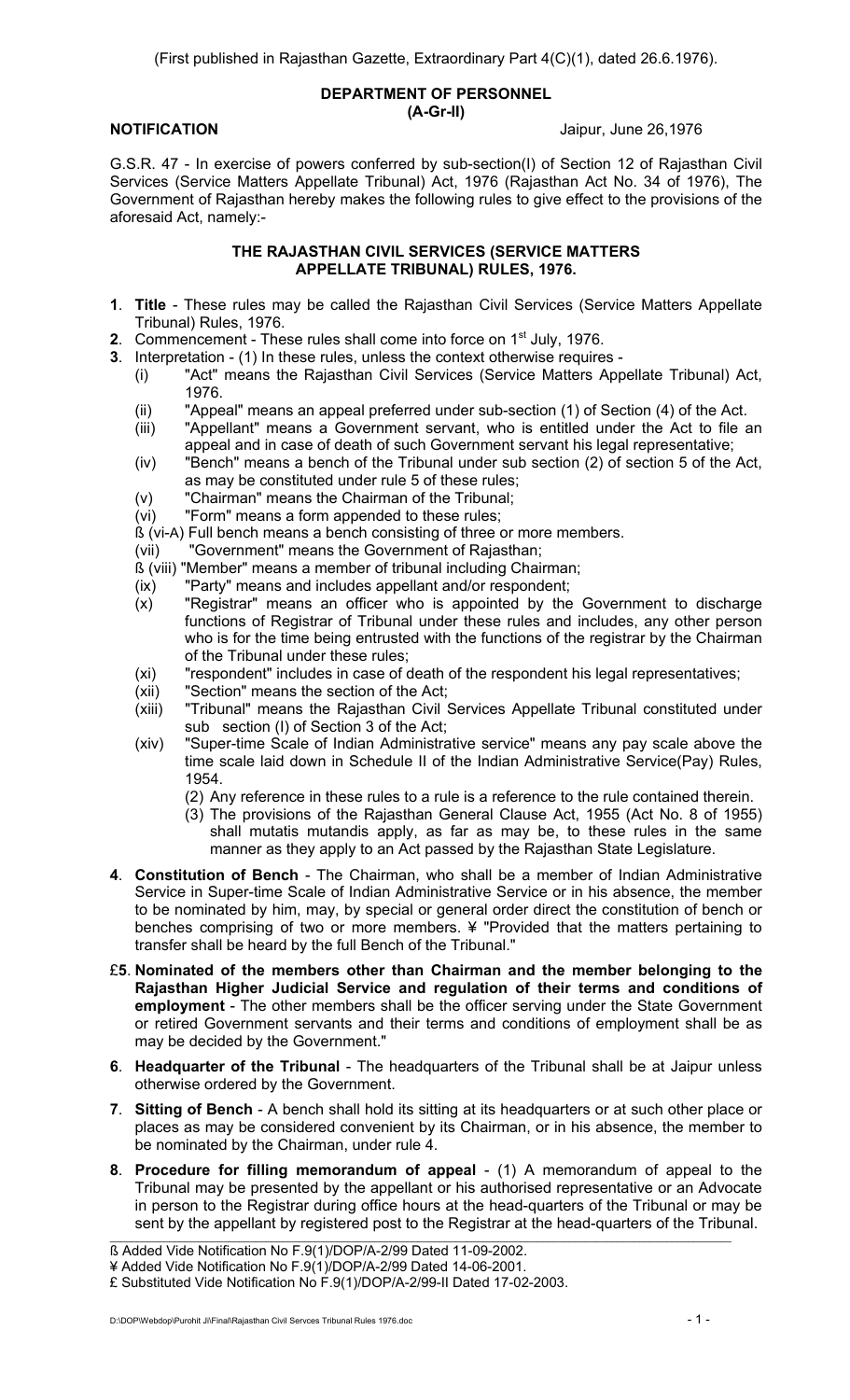(2) A memorandum of appeal sent by post under Sub. Rule(i) shall be deemed to have been presented to the Registrar on the date of its receipt in the office of the Tribunal at its headquarters.

- **9**. **Date of representation of Appeal** The Registrar shall endorse on every memorandum of appeal the date on which it has been presented or is deemed to have been presented under rule 8 and shall sign the endorsement.
- **10**. **Receipt Slip** The appellant may attach to and present with his appeal a receipt slip which shall be signed by a person nominated by the Registrar in acknowledgement of the receipt of the appeal.
- **11**. **Contents of memorandum of appeal** Every memorandum of appeal shall be in the form No.1 and shall -
	- (i) State the name and address of the appellant,
	- (ii) State the name and address (to the ext. known) of the necessary respondents, and
	- (iii) set out concisely and under distinct heads the grounds of appeal without any argument or narrative.
- **12**. **Signing of memorandum of appeal** The appellant himself shall sign or put his-thumb impression on the memorandum of appeal.
- **13**. **Copies of memorandum of appeal to be presented to the Tribunal** The appellant shall submit the following number of copies of the memorandum of appeal to the Registrar -
	- (i) 3 copies for the Tribunal and
	- (ii) as many copies as there are respondents in the case.
- **14**. What to accompany memorandum of appeal:-
	- Every memorandum of appeal shall be accompanied by
	- (i) a certified or a photo-stat copy of the order appealed against;
	- (ii) where the appellant, for reasons beyond his control, is not in a position to furnish a duly certified copy or photo-stat copy of the order under item (i) above the appeal shall be accompanied by an affidavit stating the reasons therefore;
	- (iii) copy or copies of the documents photo-stat or otherwise on which he whished to rely along with a list or documents.
- **15**. **Filing of affidavits** :- Where a fact as alleged in the appeal or reply there of cannot be borne out by, or is contrary to the records, it shall be started clearly and concisely and supported by a duly stamped and attested affidavit.
- **16**. **Scrutiny** :- on presentation of memorandum of appeal and before initiating any action on it, the Registrar shall have the scrutiny made on the following points and obtain the orders of the Bench under rule 17 :-
	- (i) Whether the memorandum is the prescribed form;
	- (ii) Whether it bears the signatures or thumb impression of the Appellant;
	- (iii) Whether it is accompanied by a certified or a photostat copy of the order against which the appeal has been filed along with the requisite No. of Copies or an affidavit under item (ii) of Rule 14;
	- (iv) Whether affidavits duly sworn, in case a fact cannot be borne out by, or is contrary to the records, accompany the appeal;
	- (v) Whether it is with in the jurisdiction of the Tribunal;
	- (vi) Whether it contains the grounds of appeal;
	- (vii) Whether the appeal is within the period of limitation or whether the appellant has given sufficient cause for not preferring appeal within the limitation period;
	- (viii) Whether the necessary parties have been impleaded;
	- (ix) Any other relevant point affecting the admissibility of appeal.
- **17**. **Admissibility of the appeal** :- Either on the basis of the scrutiny referred to in rule 16 or on its scrutiny, the Bench nominated by the Chairman or in his absence by the member authorised by the Chairman for the purpose may :-
	- (i) admit the appeal against the necessary parties; or
	- (ii) permit the appellant to amend the memorandum of appeal or produce necessary document and there after admit the appeal against the necessary parties; or
	- (iii) reject the appeal.
- **18**. **Hearing in case of rejection** :- The Bench set up under rule 17 shall hear the appellant or his representative or advocate in case it is proposed not to admit his appeal.
- **19**. **Summoning of Respondent and production of record**:- On the admission of an appeal, the bench shall order the :-
	- (i) Issue of summons in form No.2 to the respondents considered as necessary parties by the bench.
	- **Explanation**:- In case any order passed by the Government has been challenged, the summons shall be issued to the secretary has been challenge, to the Govt. in the Department concerned. In case the order challenged has been passed by any officer or any Department, the summons shall be issued to such an officer, and also the head of the Department concerned;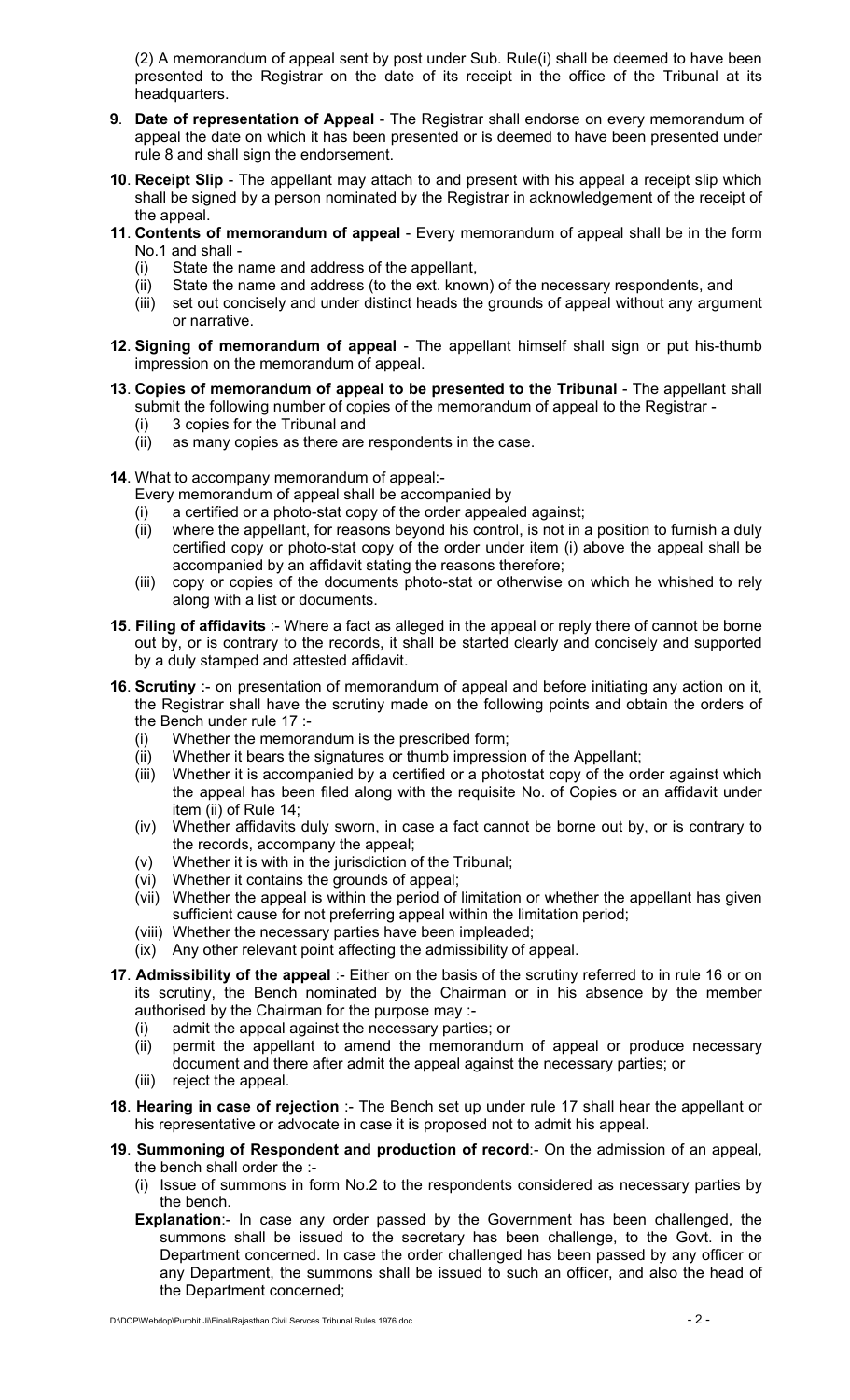(i) Production within the period laid down by the bench, of the record considered necessary by the bench for the hearing and disposal of the appeal.

#### **20**. **What to accompany the summons to Respondents**:-

 Along with the copy of the summons to the respondent, the following documents shall be sent to the respondent:-

- (i) Copy of memorandum of appeal.
- (ii) Copy of the order appealed against which shall be supplied by the appellant.

**21**. **Service of summons**:- Every summon shall be served:-

- (i) by tendering or delivering a copy of it to
	- (a) the person summoned or
	- (b) his duly authorised representative or advocate; or
	- (c) in case he is absent any adult male member of his family usually residing with him; or
- (ii) in case the person summoned cannot be found or refuses to sign the acknowledgment, by affixing a copy thereof to some conspicuous part of his usual or last known place of his residence or publication of the summons in the newspapers, at the cost of the appellant;

Provided that in any appeal the Tribunal may in its discretion send the summons to the respondent by registered post in addition to or in alternative to the mode of service laid down in this rule. An acknowledgement purporting to be signed by the respondent or an endorsement by postal servant that the respondent refused to take the delivery may be deemed by the Tribunal to be prima facie proof of service.

- **22**. **Reply of respondent** :- (1) In the summons issued to the respondent the time allowed for reply shall be stated and the reply shall have to be filed with in the prescribed time, unless reasons for not doing so are accepted by the Bench, or when the respondent expresses his intention in writing to submit the reply orally at the time of arguments.
	- (2) The respondent shall submit 3 copies of the written reply for the Tribunal and once copy for the appellant.
- **23**. **Inspection of documents and records** :- On application of a party, the Registrar may permit the inspection of records and the document relevant to the case and in the possession of the Tribunal.
- **24**. **Discovery and production of documents**:- On the request of the party the Bench may require the discovery or production of any document provided it is relevant to the hearing and disposal of the Appeal.
- **25**. **Dismissal on non-appearance of appellant** :- On the non-appearance of the appellant or his duly authorised representative or advocate, the Bench may dismiss the appeal or may pass and other orders as it thinks fit.
- **26**. **Restoration of appeal**:- On sufficient grounds the Bench may restore an appeal dismissed under rule 25 even without hearing the respondent, provided application for restoration is made within 30 days of the order passed under rule  $@$  25. The bench may impose such cost, as it thinks fit.
- 27. EX-prate proceedings against Respondent:- If the respondent does not submit the reply within time mentioned in the summons or extended by the Bench or does not express his intention in writing to argue his case orally at the time of arguments or the respondent or his authorised representative or Advocate does not appear on the day of hearing, the Bench may proceed ex-prate against him.
- **28**. **Review of ex-prate order** :- On sufficient grounds the Bench even without hearing the appellant may rescind its ex-prate order.
- **29**. **Summoning of witness and payment of their expenses**:- (1) At any stage, on the request of a party, or on its own motion, the Bench may order summoning of witnesses.
	- (2) Where, the witness is a person in the service of the Government of Rajasthan, Central Government or other State Governments, he shall be given a certificate of attendance enabling him to draw Travelling Allowance as on tour in accordance with the rules applicable to such government servants.
	- (3) (i) In case of an M.P. or M.L.A. he shall be entitled to draw Travelling and Daily Allowance as per rules admissible to him for attending meetings of the committees constituted by the Government.

(ii) In case of other non-official witness not covered by sub-rule(2) and item (1) above including retired officials, they shall be entitled to Travelling Allowance and Daily Allowance as provided in rule 31(2) of Rajasthan Travelling Allowance Rules;

(iii) Where a local witness is summoned by the Tribunal, he shall be paid @ Rs.4/- per

@ Added Vide Notification No F.9(1)/DOP/A-2/99 Dated 12-08-2002.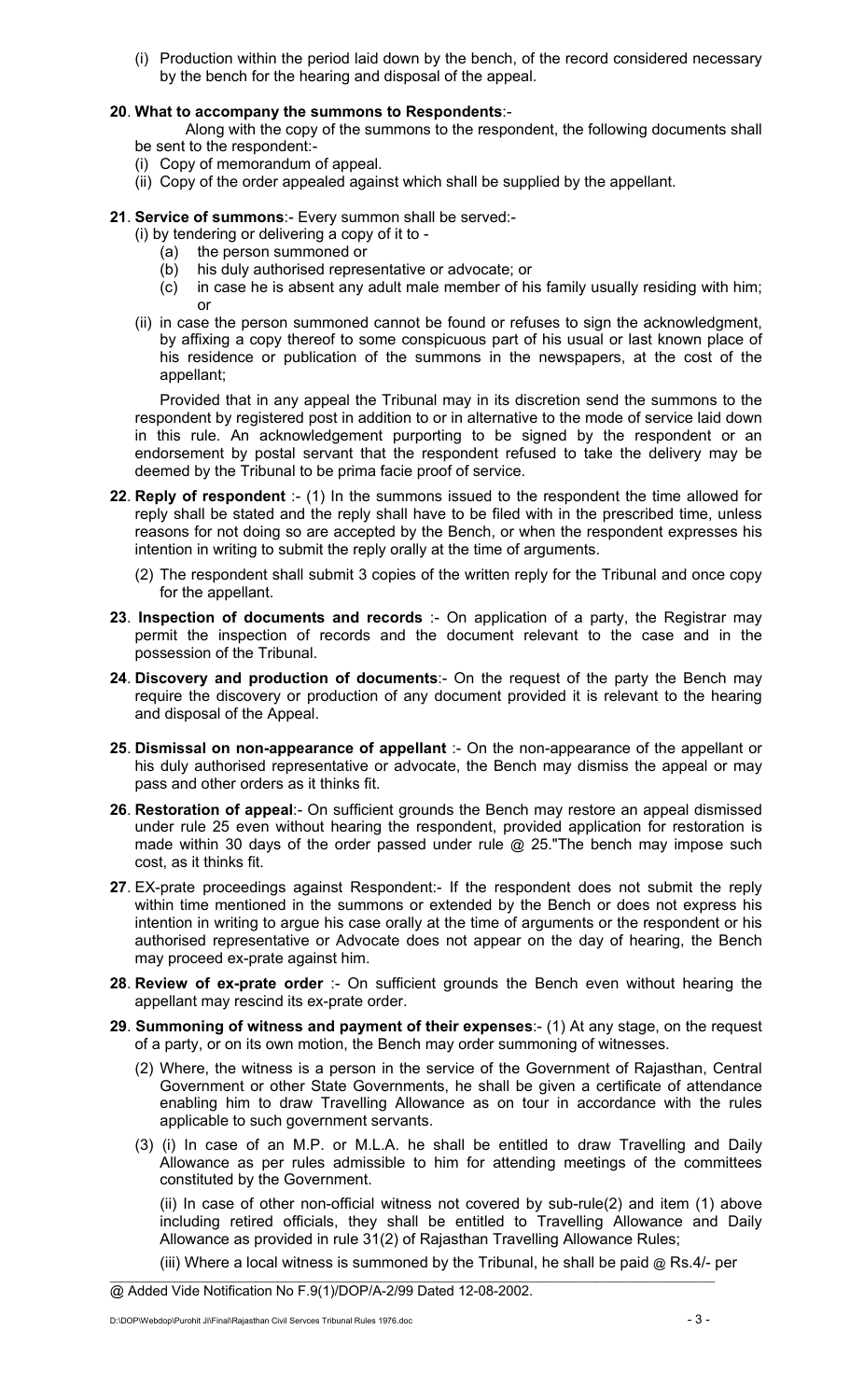day.

- (4) Where the Bench order the payment of expenses under sub-rule(3) it shall also pass an order as to whether the expenses are to be borne by the state Government or by any party to the proceedings.
- (5) Before a person is ordered to be summoned as a witness, it shall be competent for the Bench to require the party at whose instance the summons have been issued to deposit the likely expenses of the witness before the issue of summons.
- (6) The summon to witness shall be issued in form No.3.
- **30**. **Adjournment** :- Except for the reasons to be recorded in writing, the Bench shall bear an appeal from day to day on sufficient cause being shown it may grant adjournment subject to such costs or other conditions as are & considered appropriate by the Bench.
- **31**. **Appearance before a Bench**:- A party may appear before a Bench either personally or through his representative or advocate duly authorised in form No.4.
- **32**. **Arguments**:- The parties may, either personally or through their authorised representative or advocates submit orally or in writing or in both, their arguments before the Bench the appellant shall not except by leave of the Bench, urge or be heard in support of any ground not set forth in the memorandum of appeal.
- **33**. **Order** :- The order of the Bench shall be in writing and shall state the points of determination, its findings thereon and the reasons for these findings in a concise manner.
- **34**. **Copies** :- On the application of parties, certified copies of the documents or orders shall be supplied to the parties by the Registrar on payment of fees as prescribed in Schedule A. No such fee shall be charged from the Government.
- **35**. **Continuation of proceedings after the death of a party** :- An appeal shall abate, unless on the death of appellant his legal representative applies for its continuance to the Tribunal within a period of thirty days from the date of the death of the appellant. In the event of the death of any respondent, his legal representative, if he so desires, may apply for being impleaded as a party within a period of thirty days for the date of the death of the respondent.
- **36**. **Procedure regarding matters not covered by rules** :- The Tribunal shall follow such procedure as it may think fit on the matters not provided by and not inconsistent with the Act or rules.
- # **37**. **Caveat** :- Any Government servant or the State Government may file a caveat with the Tribunal in respect of any matter which such party consider likely to be raised before the tribunal and where such a caveat is filed the Tribunal shall, before passing any interlocutory order, give an opportunity of being heard to the party which has filed the caveat.

 $\ldots$  . The contribution of the contribution of the contribution of the contribution of the contribution of the contribution of the contribution of the contribution of the contribution of the contribution of the contribut # Added Vide Notification No F.9(1)/DOP/A-2/99 Dated 12-08-2002.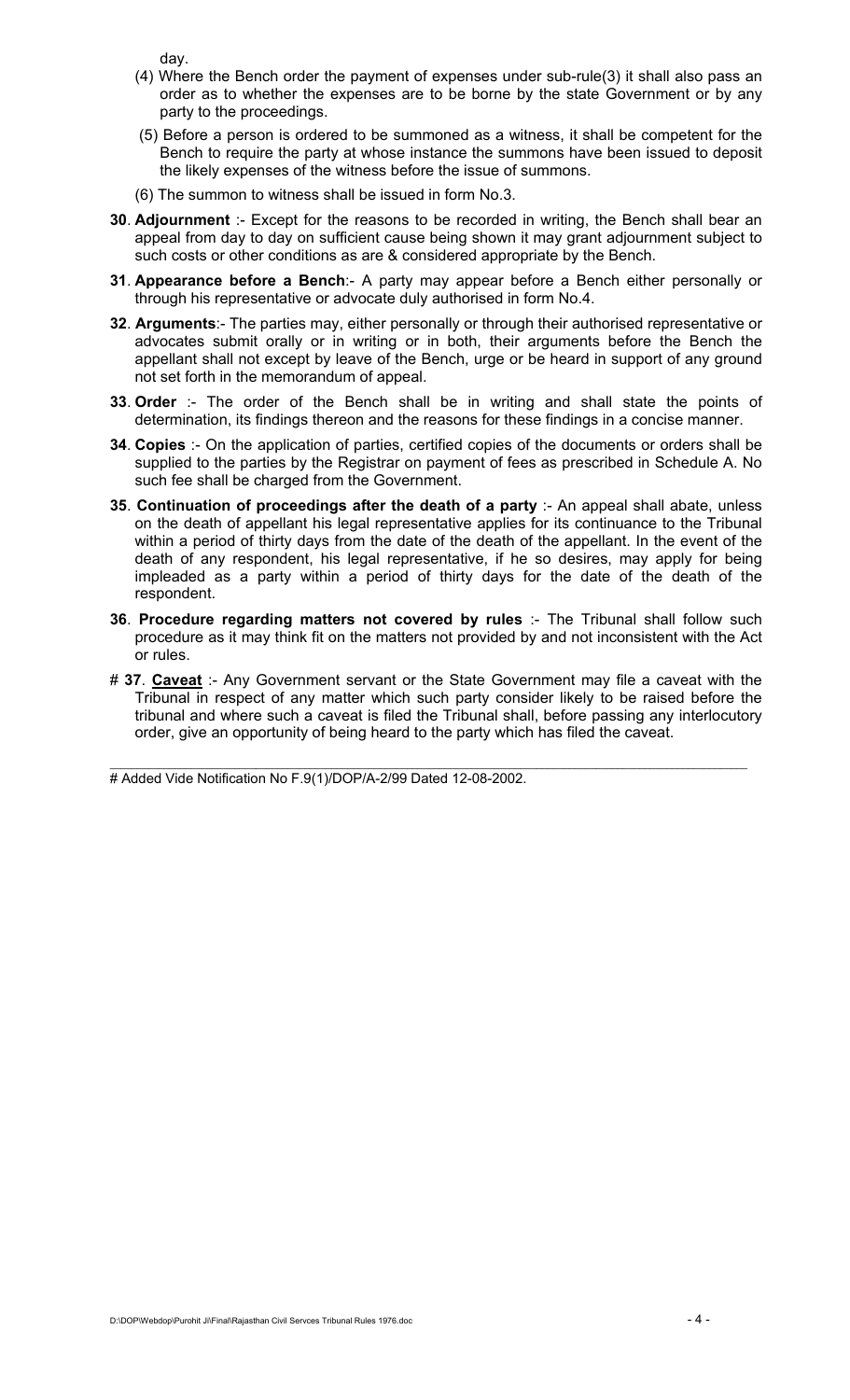#### (See rule 11)

#### Memorandum of appeal

Appeal No …………………… of ………………………………………………… Before the Rajasthan Civil Services Appellate Tribunal, Rajasthan, Jaipur.

Appeal under the Rajasthan Civil Services (Services matter Appellate Tribunal) Act, 1976.

- 1 (i) Name and father's name of the appellant.
	- (ii) Present post and name of office.
	- (iii) Residential address.
- 2. Name and address of the respondent/s
- 3. Number and date of the order appealed against and name and designation of the officer who passed the order.
- 4. Whether any appeal under the service Rules was/has been filed before any competent authority ? If so, with what result ?
- 5. If the Appellant proposes to be represented by a representative/ or advocate their names and postal addresses.
- 6. Number and nature of affidavits furnished alongwith this appeal
- 7. Grounds of appeal:-
- 8. Prayer

Place …………………………………….

Date ……………………………………

Appellant's Signature.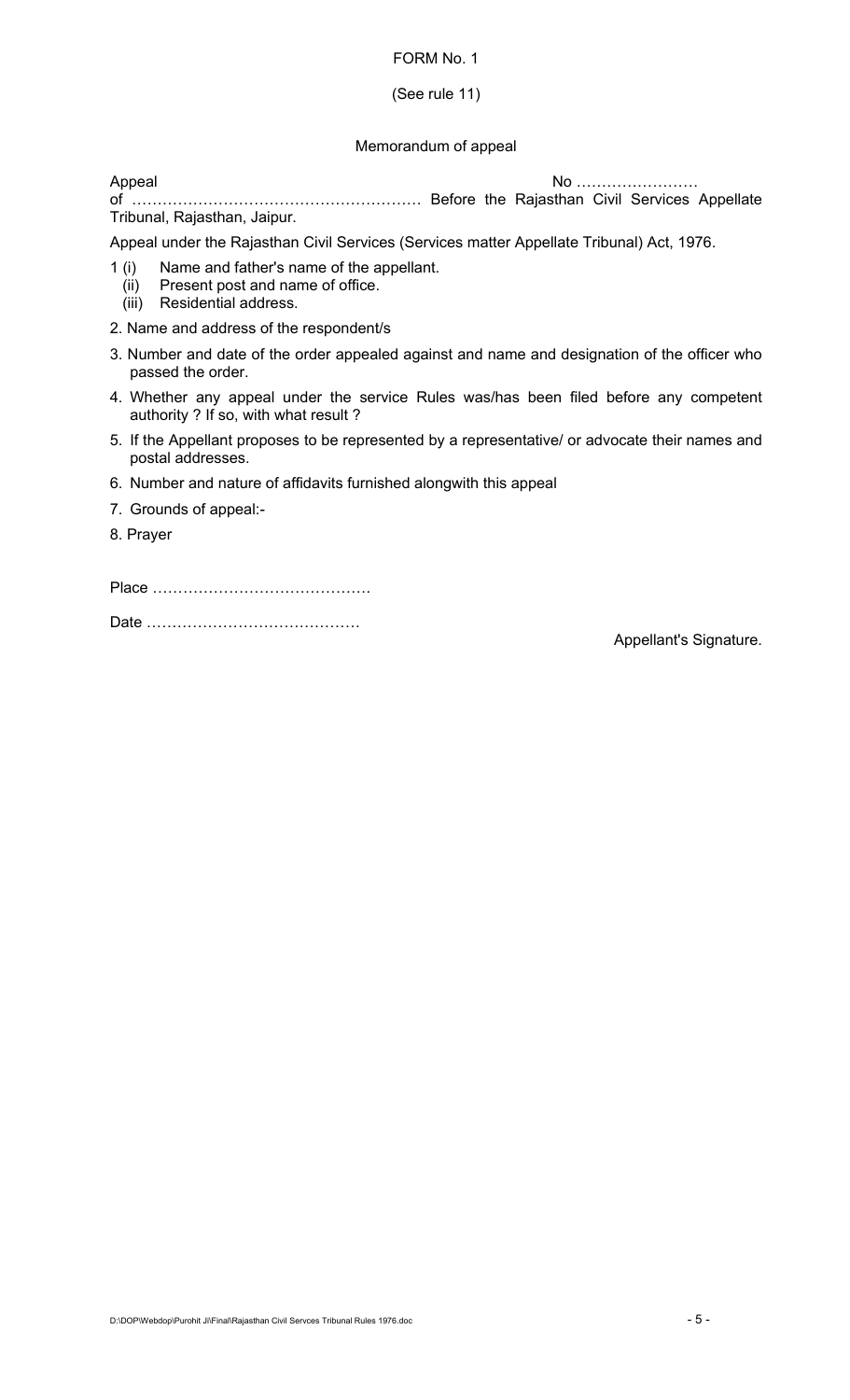## (See rule 11)

## Memorandum of appeal

Appeal No …………………… of ………………………………………………… Before the Rajasthan Civil Services Appellate Tribunal, Rajasthan, Jaipur.

Appeal under the Rajasthan Civil Services (Services matter Appellate Tribunal) Act, 1976.

- 1 (i) Name and father's name of the appellate.
	- (ii) Present post and name of officer.
	- (iii) Residential address.
- 2. Name and address of the respondent/s
- 3. Number and date of the order appealed against and name and designation of the officer who passed the order.
- 4. Whether any appeal under the service Rules was/has been filed before any competent authority? If so, with what result?
- 5. If the Appellant proposes to be represented by a representative/ or advocate their names and postal addresses.
- 6. Number and nature of affidavits furnished alongwith this appeal
- 7. Grounds of appeal:-
- 8. Prayer

Place …………………………………….

Date ……………………………………

Appellant's Signature.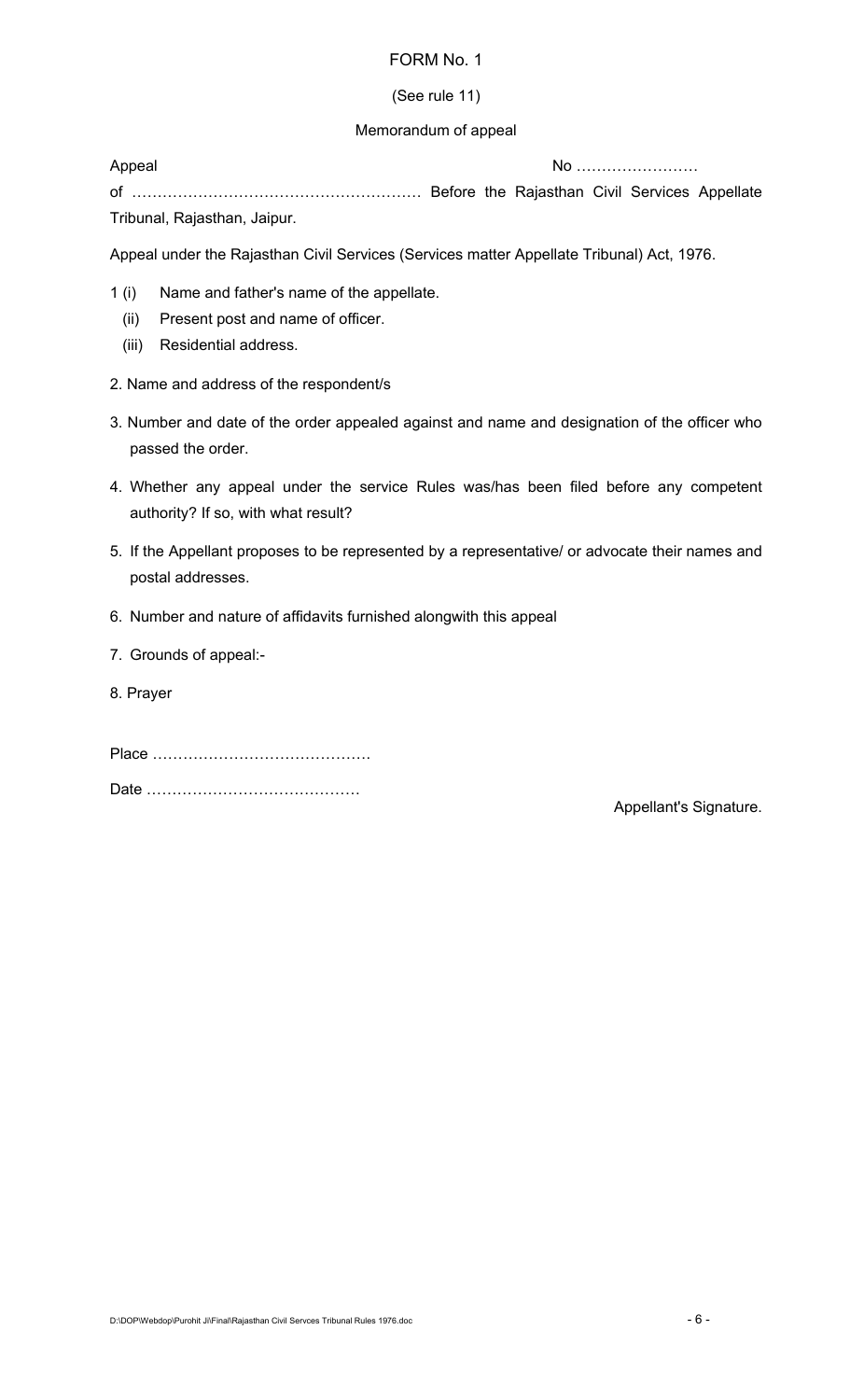## [(See rule 19(i))]

In the Rajasthan Civil Services Appellate Tribunal, Rajasthan, Jaipur. Appeal No…………………………………….. of ………………………………… 19…………..

To

.

………………………………….. (Name, description and …………………………………... Place of residence). ……………………………………………

Whereas (name of appellant)………………………………. has filed an appeal against the order dated ………………….. passed by …………………………….. (copy of memorandum of appeal and order enclosed); you are hereby summoned to appear in this Tribunal, in person or by a representative or Advocate duly instructed and authorise and able to answer all material questions relating to the appeal on the ……………………… Day of ………………… 19………

You may file your reply and produce all the documents upon which you intend to rely in support of your case within 15 days from the service of the summons.

In default of filing of reply and your appearance on the day before mentioned, the appeal shall be heard and determined in your absence.

Give under my hand and the seal of the Tribunal, this… ………………. day of the month of ……………… of …………………..

Seal **Registrar.**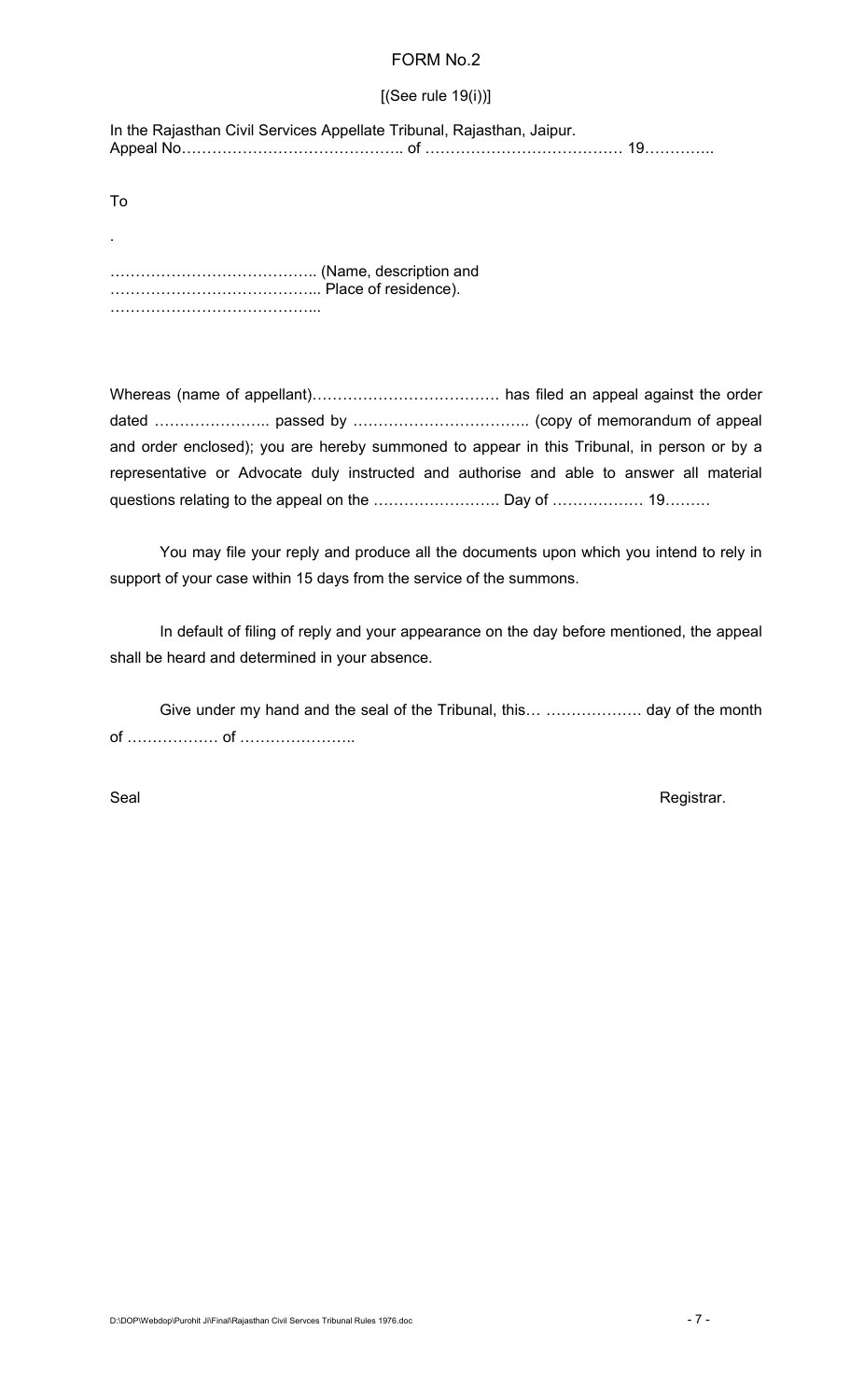## [See rule 29(6)]

In the Rajasthan Civil Services Appellate Tribunal, Rajasthan, Jaipur.

Summons to witness

Appeal No. …………………………… of 200 …………...

To

………………………………….. (Name, description …………………………………... and Place). Title ……………………………………………

Whereas your attention is required on behalf of the ……………………………………. In the above case, you are hereby required (personally) to appear before this Tribunal on the ……………………. day of ……………………… 19………. At AM/PM and to bring with you all document relevant to the case.

Give under my hand and seal of the Tribunal of this ………………………. day of the month of ………………………….. 19…………..

Seal Registrar.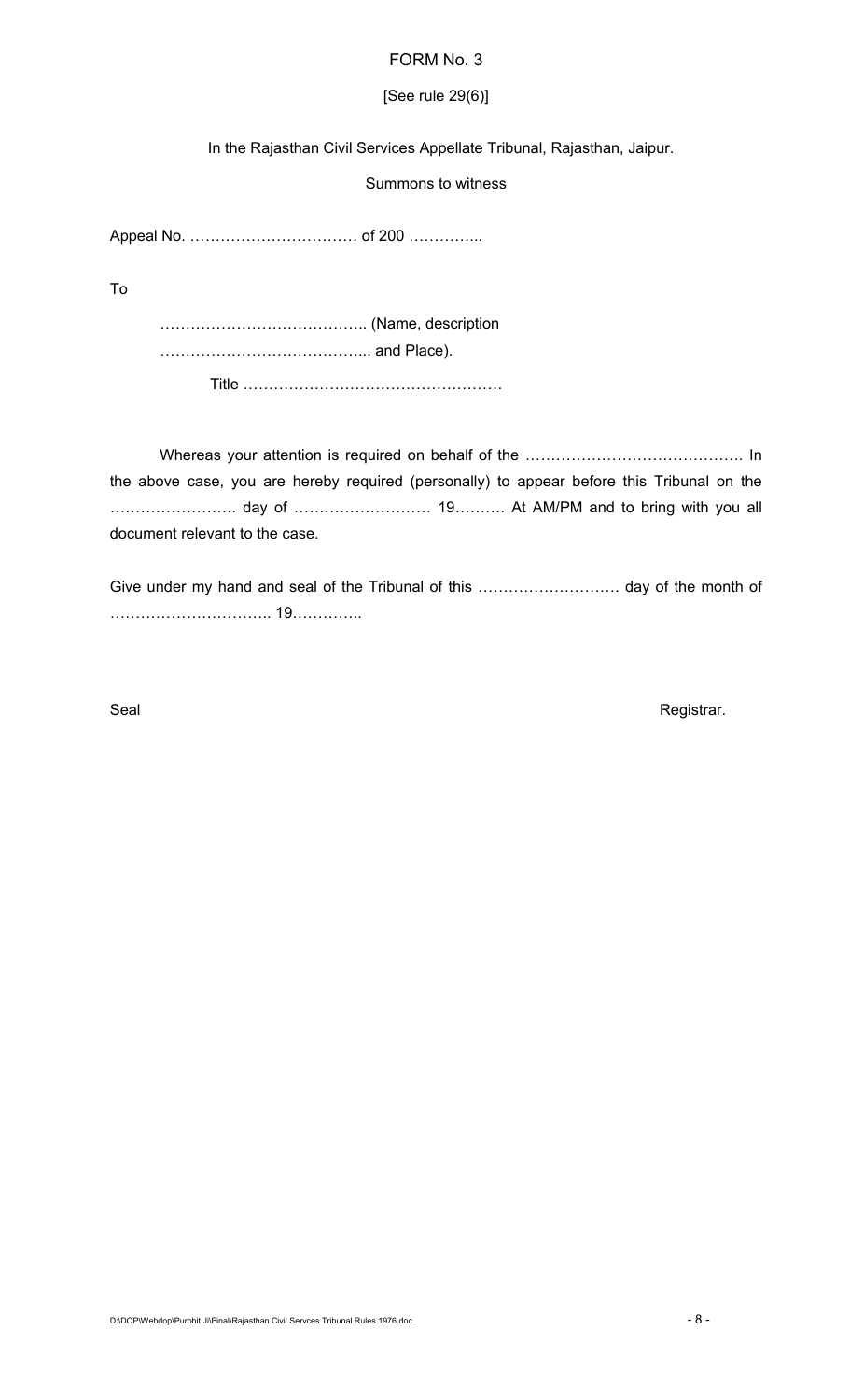### [See rule 31]

## Letter of Authorisation

Rajasthan Civil Services Appellate Tribunal, Rajasthan, Jaipur.

| Date. |
|-------|
|       |

Appellant ………………………………….. Respondent/s …………………………………...

I have appointed Shri ……………………………………….. as my representative/advocate in the above appeal. I hereby authorise the said Shri ………………………………………… to appear on my behalf if and represent me in the proceedings before the Tribunal. He shall have all power to file appeal, reply, application, inspect record, obtain copies and to do all other acts necessary in connection with the proceedings.

Appellant / Respondent.

Signature of the Advocate / Representative.